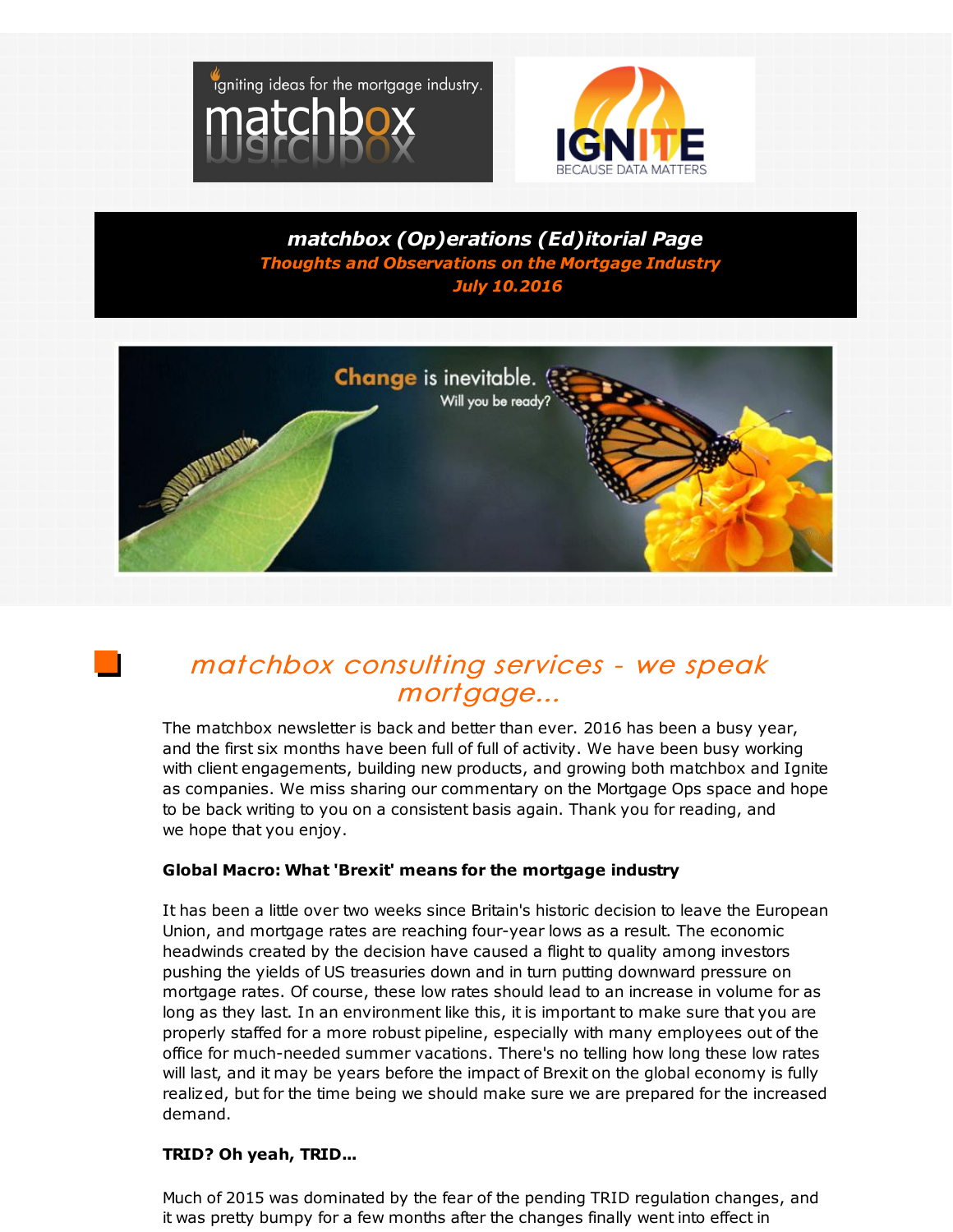October. Some companies fared better than others, but all felt some level of pain through the transition period. The first 60 days were dominated by discussions and gripes about document integrations and data not flowing to the proper spots. Overtime hours spiked in the Closing and Compliance areas, pipeline dwell times spiked, and there was some shock to the system that these changes were real and here to stay. But by November and December, owners and managers were back to bragging how their pipeline dwell times were either back to normal, or in many cases, better than they were before TRID. The CFPB finally gave some guidance on its status of providing a grace period, and all was well in the mortgage world again. All in all, it was a pretty painful change, but like always, mortgage companies rose to the occasion and stepped up to manage the changes. A lot of lessons were learned and positive changes made such as:

- Vendor risk exposure was fully realized as companies bore the brunt of their inefficiencies
- LOS and Document companies realized they cannot come late to the party any more
- Companies really got ahead of TRID and invested in training
- Disclosure desks became a common department
- Closing departments were revamped with CD Desks and became more efficient
- Secondary policies and procedures were tightened

So, while the changes were not easily absorbed, we made it through and are better off for it. Doesn't it sound weird now to even say GFE and HUD and how LE and CD gently roll off the tongue? Funny how we adjust. If nothing else, we proved we are resilient, which is good because new HMDA and 1003 changes are coming up which should be just as fun. I do think we will better off for them based on our TRID experiences.

## **#RIPtothechechecklist**

So now that we have ruled out TRID as not solely taking down the industry, let's turn to something that can kill the industry (or at least continue to inflict harm), which is the checklist. All across the country, these departmental multi-page how-to manuals are causing havoc to workflows and loan profitability. Once started as a list of required items to complete on every loan or a list of exposure items that need to be double checked, these lists have grown to be procedural manuals that can be 2-5 pages long. It gets better - there are 3-5 page checklists for each loan program and department, and each checklist has 50-300 items that need to be checked and signed off on for EVERY LOAN. So let's do the math (being conservative and saying there are only 50 items per checklist):

- Disclosure checklist (50)
- Processing checklist (50)
- Underwriting checklist (50)
- QC checklist (50)
- Closing checklist (50)
- Funding checklist (50)
- Post Closing checklist (50)

On the low end, this is 350 items that are reviewed on every loan, and that's being conservative. How does anyone think this is a possible task? It is a lose-lose situation. There is very little chance that these items are being reviewed on every file, and if they are, then capacity per person is greatly diminished. The checklists have outlived their use. They have grown from a useful tool to a necessary evil of the operational process. If used at all, checklists should be limited to one page and exposure items. Many of the items listed are simple items that pertain to the function/department and should be covered in training. A processor should not have to check off that they ordered verifications, an underwriter should not have to check off that they calculated income, or verified DTI, etc. These are their responsibilities which should be clear and enforced